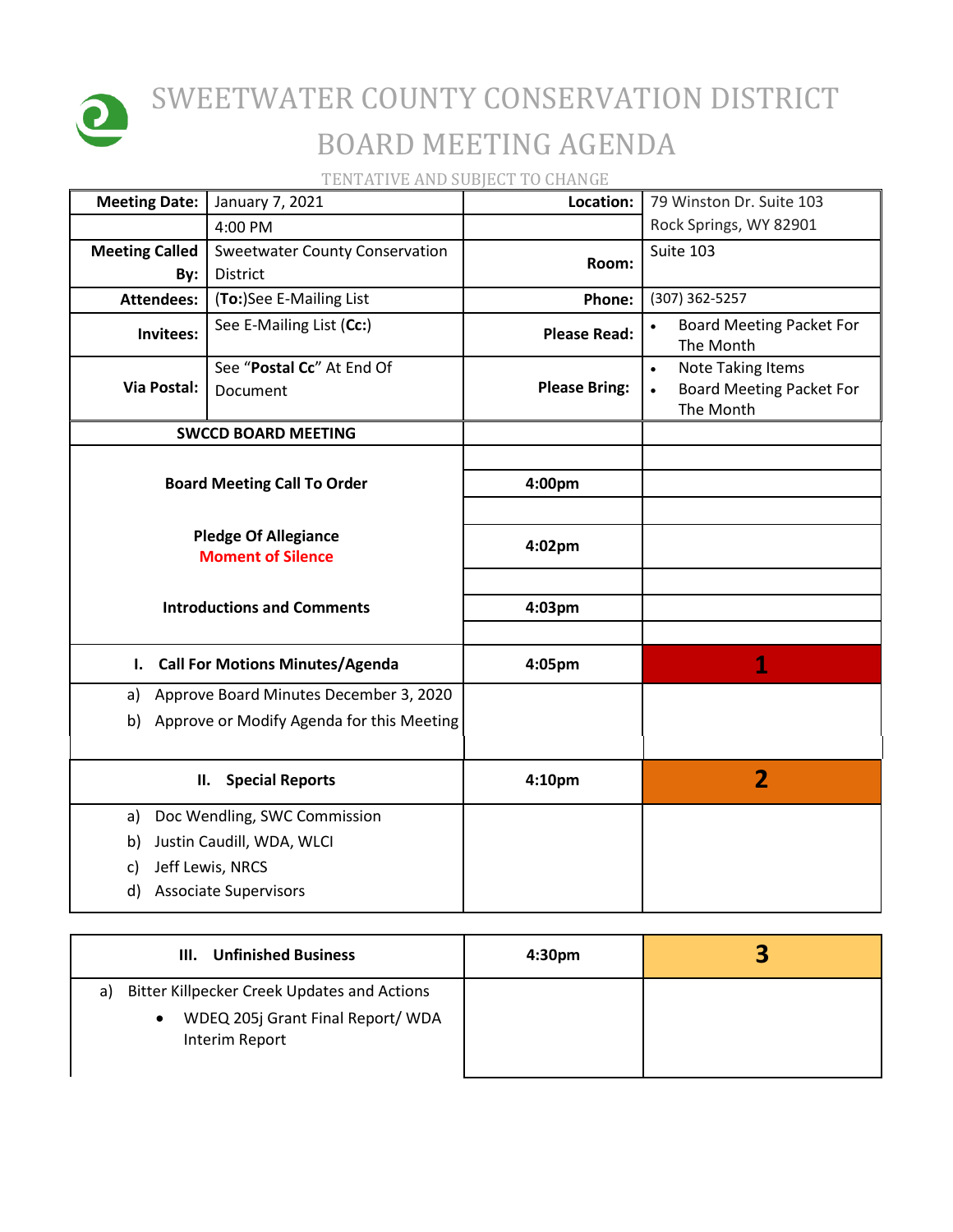|              | <b>New Business</b><br>IV.                    | 4:40 <sub>pm</sub> | 4 |
|--------------|-----------------------------------------------|--------------------|---|
| a)           | <b>SWCCD Election of Officers</b>             |                    |   |
| b)           | <b>SWCCD Banking</b>                          |                    |   |
| C)           | <b>SWCCD Official Newspaper</b>               |                    |   |
| d)           | <b>SWCCD Surety Bond (Western Surety)</b>     |                    |   |
| e)           | SWCCD Mileage Rate: . cents per mile          |                    |   |
| f)           | Request Associate Supervisors Involvement     |                    |   |
| g)           | <b>SWCCD District Priorities-Program Work</b> |                    |   |
| h)           | Fiscal Year Information request               |                    |   |
| i)           | Roads Database Transfer Discussion            |                    |   |
| $\mathbf{j}$ | What's Up - Hunter Petsch                     |                    |   |
| k)           | BLM RSFO - Scoping - Four water wells 2020    |                    |   |
| $\vert$      | Review and accept final Watershed Based Plan  |                    |   |
|              |                                               |                    |   |
|              | <b>Supervisors Report</b><br>v.               | 5:00pm             | 5 |
| a)           | <b>Tom Burris</b>                             |                    |   |
| b)           | Jean Dickinson                                |                    |   |
| C)           | Stephanie Anderson                            |                    |   |
| d)           | Joshua Coursey                                |                    |   |
|              |                                               |                    |   |
|              |                                               |                    |   |

| <b>Break</b>                                                                 | 5:15pm | <b>BK</b> |
|------------------------------------------------------------------------------|--------|-----------|
|                                                                              |        |           |
| VI. Staff Reports                                                            | 5:20pm | 6         |
| Karen Pecheny<br>a)                                                          |        |           |
| <b>Online Special District Training Available</b><br>wyospecialdistricts.com |        |           |
| b) Yearly Calendar                                                           |        |           |
| <b>VII.</b> Financial Reports                                                | 5:30pm |           |
| Treasurer's Report - Pay bills as presented<br>a)                            |        |           |
| <b>Accept Treasurer's Report</b><br>b)                                       |        |           |
|                                                                              |        |           |
| <b>VIII.</b> Public Comments                                                 | 5:40pm | 8         |
| a)                                                                           |        |           |
| <b>Information and Education</b><br>IX.                                      | 5:50pm | 9         |
| Articles of Interest<br>a)                                                   |        |           |
| Supervisor Training February - TBD<br>b)                                     |        |           |